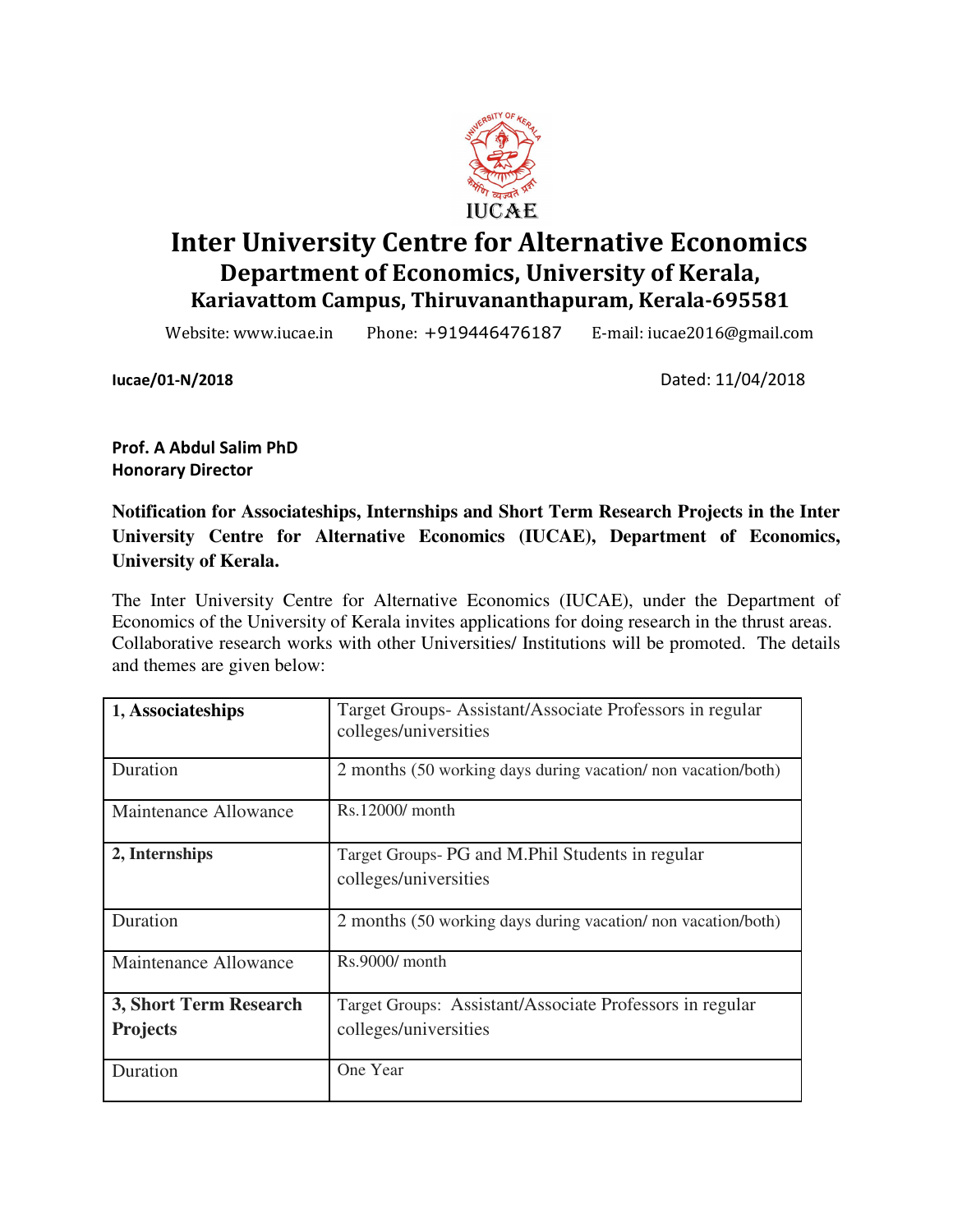| Project Amount                                                               | Rs.1 lakh                                                                                                                                            |
|------------------------------------------------------------------------------|------------------------------------------------------------------------------------------------------------------------------------------------------|
| Output expected from<br>Associateships, Internships<br>and Research Projects | Research Report with at least one presentation in the<br>Dissemination seminar; report to be published later by the Centre<br>with the Author's name |
| Expected date of interview                                                   | During the first week of May 2018                                                                                                                    |
| <b>Expected Joining Date</b>                                                 | Second week of May 2018                                                                                                                              |

Interested candidates are directed to send their bio data with synopsis in 2 pages (including statement of the research problem, objectives, methodology and work plan) to the Honorary Director, Inter University Centre for Alternative Economics (IUCAE), Department of Economics, University of Kerala, Kariavattom Campus, Thiruvananthapuram-695581 on or before 30/04/2018, 5 PM . The application may be sent email: iucae2016@gmail.com

## Research themes for Associateships/ Internships/ Projects

#### **Institutional Economics**

- $\triangleleft$  Migration and institutions
- $\triangle$  Institutions and economic development
- Social capital, human capital and development
- Financial institutions, human capital and development

## **Law and Economics**

- o Property rights and economic development
- o Contracts and economic development
- o Litigation and economic performance

## **Ecological Economics**

- Globalization and marine resources
- Environmental policy and economic development
- Ecology, Sustainability and Tourism

## **Gandhian Economics**

- -Gandhian vs mainstream economics
- **Gandhian path and sustainable development**

#### **Marxian Economics**

- $\frac{1}{\sqrt{2}}$  Marxism vs. liberalism
- $\frac{1}{\sqrt{2}}$  Marxian analysis of inequality
- $\downarrow$  Capitalism and labour rights

#### **Islamic Economics**

 $\triangleright$  Interest free banking system